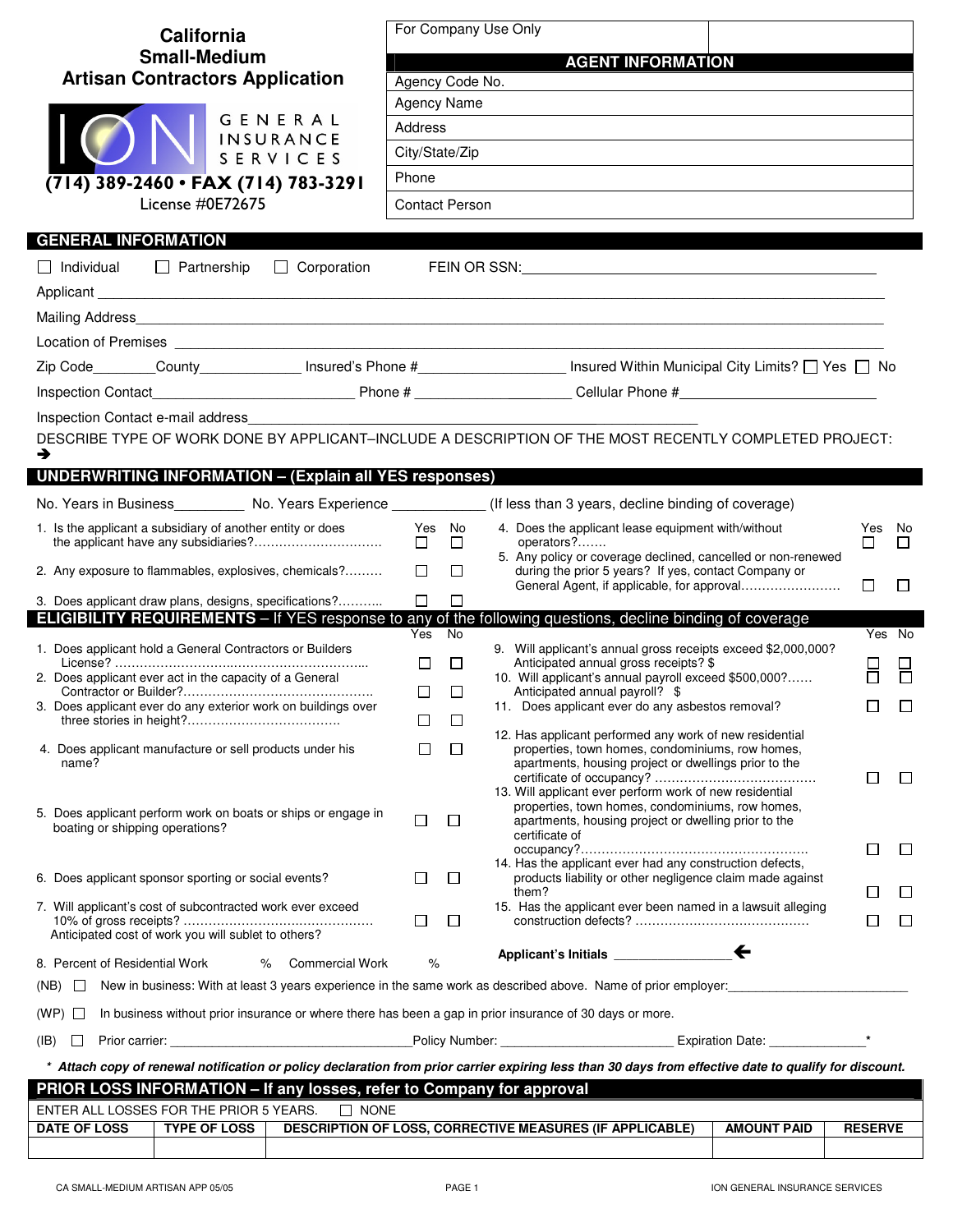## **California Application**

| Deductible: \$1,000 per Claim - Property Damage<br><b>CLASSIFICATION SCHEDULE</b>                                                                                                                                    | <b>CLASS</b><br><b>CODE</b> | <b>FULL-TIME</b><br><b>PART-TIME</b> | NO. OF<br><b>EMPLOYEES</b> | <b>ESTIMATED</b><br><b>ANNUAL PAYROLL</b> |
|----------------------------------------------------------------------------------------------------------------------------------------------------------------------------------------------------------------------|-----------------------------|--------------------------------------|----------------------------|-------------------------------------------|
| Appliances and Accessories - Installation, servicing and repair of                                                                                                                                                   | 91150                       | FT                                   |                            |                                           |
| commercial appliances & accessories. No LPG manufacturing,<br>storage or distribution. No hurricane shutter manufacturing, sales                                                                                     |                             |                                      |                            |                                           |
| or installation.                                                                                                                                                                                                     |                             | PT                                   |                            |                                           |
| Appliances and Accessories - Installation, servicing and repair of<br>household appliances & accessories. No commercial                                                                                              | 91155                       | FT                                   |                            |                                           |
| refrigeration, or garage door openers. No LPG manufacturing,<br>storage or distribution. No hurricane shutter manufacturing, sales                                                                                   |                             |                                      |                            |                                           |
| or installation.                                                                                                                                                                                                     |                             | PT                                   |                            |                                           |
| Cable or Subscription Television - Installation of low voltage<br>wiring and equipment at customer premises - no cable line                                                                                          | 91315                       | FT                                   |                            |                                           |
| construction or satellite dish installation. (C7 license)                                                                                                                                                            |                             | PT                                   |                            |                                           |
| Carpentry - Residential. Includes framing, woodwork, trim,<br>wooden doors, cabinet installation, shelving and rough carpentry<br>work No roofing or exterior work on buildings exceeding 3<br>stories. (C5 license) | 91340                       | <b>FT</b>                            |                            |                                           |
|                                                                                                                                                                                                                      |                             | PT                                   |                            |                                           |
| Carpentry - Interior. Interior carpentry work only,<br>such as the installation of doors, windows, cabinets and                                                                                                      | 91341                       | FT                                   |                            |                                           |
| hardwood or parquet floors inside of a building. (C6 license)                                                                                                                                                        |                             | PT                                   |                            |                                           |
| Carpentry - Shop Only - Woodworking. No construction of                                                                                                                                                              | 91343                       | FT                                   |                            |                                           |
| playground equipment. No construction of ladders. (C6 license)                                                                                                                                                       |                             | PT                                   |                            |                                           |
| Carpet, Floor, Rug or Upholstery Cleaning - on customers                                                                                                                                                             | 91405                       | FT                                   |                            |                                           |
| premises                                                                                                                                                                                                             |                             | PT                                   |                            |                                           |
| Ceiling or Wall Installation - metal                                                                                                                                                                                 | 91436                       | <b>FT</b>                            |                            |                                           |
|                                                                                                                                                                                                                      |                             | PT                                   |                            |                                           |
| Debris Removal – Construction Site Cleanup. No demolition.                                                                                                                                                           | 91629                       | FT                                   |                            |                                           |
|                                                                                                                                                                                                                      |                             | PT                                   |                            |                                           |
| Door, Window or Assembled Millwork Installation - Metal                                                                                                                                                              | 91436                       | FT                                   |                            |                                           |
|                                                                                                                                                                                                                      |                             | PT                                   |                            |                                           |
| Driveway, parking area or sidewalk - paving or repairing - no<br>street or road work (C32 license)                                                                                                                   | 92215                       | FT                                   |                            |                                           |
|                                                                                                                                                                                                                      |                             | PT                                   |                            |                                           |
| Drywall or Wallboard Installation - no insulation work. (C9                                                                                                                                                          | 92338                       | FT                                   |                            |                                           |
| license)                                                                                                                                                                                                             |                             | PT                                   |                            |                                           |
| Electrical Work within Buildings - no power line construction,<br>burglar or fire alarm system, electrical machinery or auxiliary                                                                                    | 92478                       | FT                                   |                            |                                           |
| apparatus work. (C10 license)                                                                                                                                                                                        |                             | PT                                   |                            |                                           |
| Fence Erection Contractors - No child-safety or electrically                                                                                                                                                         | 94276                       | FT                                   |                            |                                           |
| charged fencing. No exterior spray painting. (C13 license)                                                                                                                                                           |                             | PT                                   |                            |                                           |
| Floor Covering Installation - No dealers. Installation of<br>carpeting, laminate and hardwood flooring. -- Ceramic tile, stone,                                                                                      | 94569                       | FT                                   |                            |                                           |
| marble or terrazzo work should be separately classified. (C15<br>license)                                                                                                                                            |                             | PT                                   |                            |                                           |
| Furniture/Fixtures Installation                                                                                                                                                                                      | 95124                       | FT                                   |                            |                                           |
|                                                                                                                                                                                                                      |                             | PT                                   |                            |                                           |
| Heating and Air Conditioning Systems - No refrigeration, or<br>liquefied petroleum gas (LPG) equipment sales or work. (C20                                                                                           | 95647                       | FT                                   |                            |                                           |
| license)                                                                                                                                                                                                             |                             | PT                                   |                            |                                           |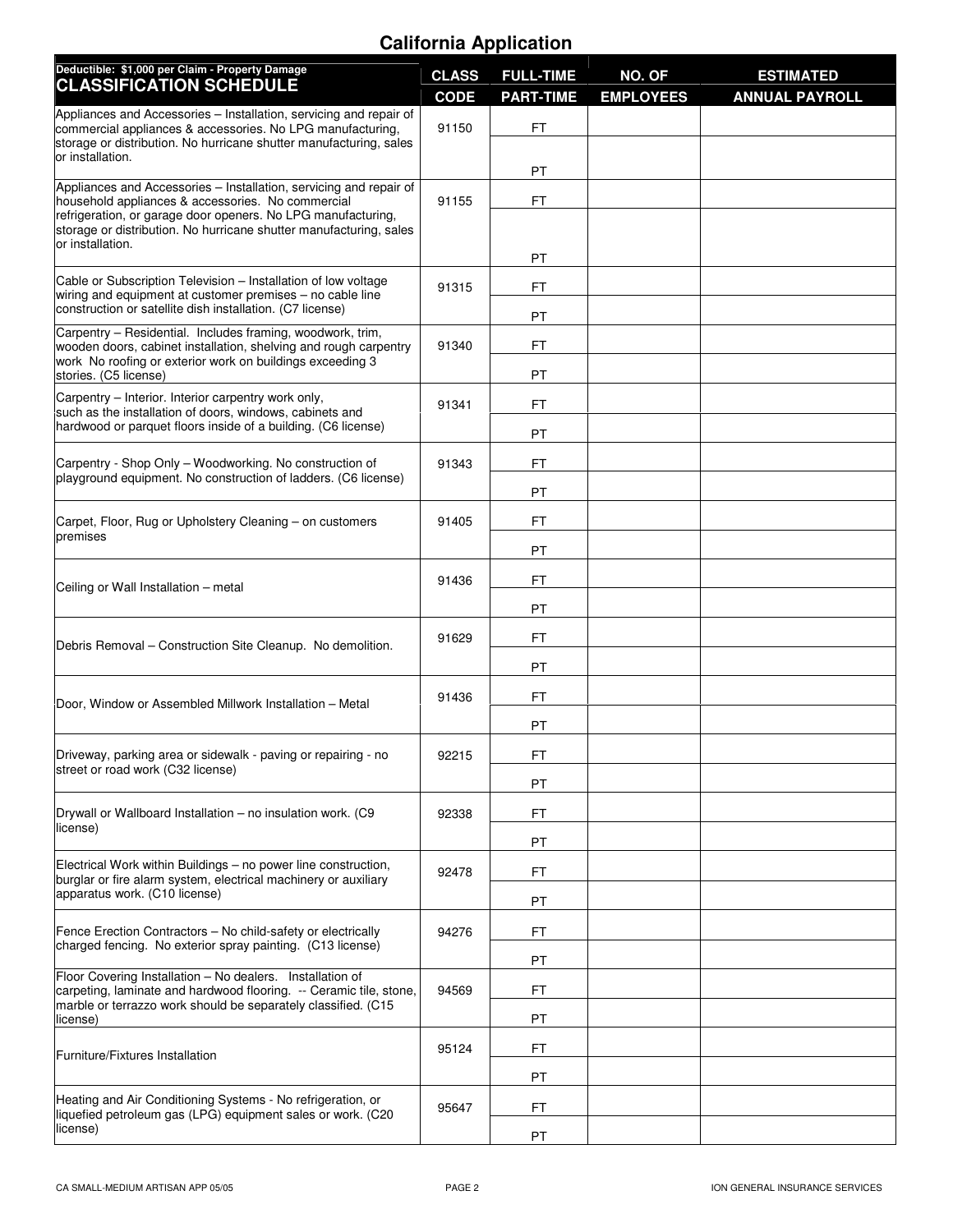| Deductible: \$1,000 per Claim - Property Damage<br><b>CLASSIFICATION SCHEDULE</b>                                                                                                                                                                                             | <b>CLASS</b><br><b>CODE</b> | <b>FULL-TIME</b><br><b>PART-TIME</b> | NO. OF<br><b>EMPLOYEES</b> | <b>ESTIMATED</b><br><b>ANNUAL PAYROLL</b> |
|-------------------------------------------------------------------------------------------------------------------------------------------------------------------------------------------------------------------------------------------------------------------------------|-----------------------------|--------------------------------------|----------------------------|-------------------------------------------|
| Insulation Installation - Plastic - Includes installation or<br>application of acoustical or thermal insulating material in buildings<br>or within building walls. Class applies only when insulation or<br>acoustical work is performed as a separate operation, not part of | 96408                       | FT                                   |                            |                                           |
| or incidental to any other construction operation performed at the<br>same job location. No asbestos, formaldehyde products or<br>polyurethane framing operations. (C2 license)                                                                                               |                             | <b>PT</b>                            |                            |                                           |
| Interior Decorators - Installation of house furnishings such as<br>slipcovers, curtains or draperies, window shades, Venetian                                                                                                                                                 |                             | FT                                   |                            |                                           |
| blinds, and wooden window shutters when performed at a<br>customer's premises.                                                                                                                                                                                                |                             | PT                                   |                            |                                           |
| Landscape Gardening – no spraying, tree trimming, tree removal                                                                                                                                                                                                                | 97047                       | FT                                   |                            |                                           |
| or pruning (C27 license)                                                                                                                                                                                                                                                      |                             | PT                                   |                            |                                           |
| Masonry-Residential. Includes cutting & laying of bricks, block,<br>stone and other unit masonry or clay product and mortar work-<br>NO work on buildings exceeding 3 stories or cast-in-place                                                                                | 97447                       | FT                                   |                            |                                           |
| concrete work. (C29 license)                                                                                                                                                                                                                                                  |                             | <b>PT</b>                            |                            |                                           |
| House Furnishings Installation                                                                                                                                                                                                                                                | 96053                       | FT                                   |                            |                                           |
|                                                                                                                                                                                                                                                                               |                             | <b>PT</b>                            |                            |                                           |
| Office Machines or Appliances - installation, service and repair                                                                                                                                                                                                              | 98111                       | FT                                   |                            |                                           |
|                                                                                                                                                                                                                                                                               |                             | <b>PT</b>                            |                            |                                           |
| Painting-Buildings & appurtenant structures only, incl.<br>walkways/fences, surface prep & faux/texture painting-NO work                                                                                                                                                      | 98304                       | FT                                   |                            |                                           |
| on tanks, buildings exceeding 3 stories, exterior spray painting or<br>roof painting. (C33 license)                                                                                                                                                                           |                             | PT                                   |                            |                                           |
| Painting - interior (C33 license)                                                                                                                                                                                                                                             | 98305                       | FT                                   |                            |                                           |
|                                                                                                                                                                                                                                                                               |                             | <b>PT</b>                            |                            |                                           |
| Paperhanging - Includes surface preparation, covering walls and<br>ceilings with wallpaper, fabric, vinyl or other wall coverings. (C33                                                                                                                                       | 98344                       | FT                                   |                            |                                           |
| license)                                                                                                                                                                                                                                                                      |                             | PT                                   |                            |                                           |
| Plastering or Stucco Work - Excludes Exterior Insulation and<br>Finish Systems (EIFS) work and exterior work on buildings<br>exceeding 3 stories in height (C35 license)                                                                                                      | 98449                       | FT                                   |                            |                                           |
|                                                                                                                                                                                                                                                                               |                             | <b>PT</b>                            |                            |                                           |
| Plumbing- Commercial-NO fire sprinkler, liquefied petroleum gas<br>(LPG), septic tank, excavation, swimming pool, process piping,<br>public utilities, hospital, or industrial work. (C36 license)<br>Plumbing-Residential & Incidental Commercial-NO fire sprinkler,         | 98482                       | FT                                   |                            |                                           |
|                                                                                                                                                                                                                                                                               |                             | PT                                   |                            |                                           |
| liquefied petroleum gas (LPG), septic tank, excavation, swimming<br>pool, process piping, public utilities, hospital, or industrial work.                                                                                                                                     | 98483                       | FT                                   |                            |                                           |
| (C36 license)                                                                                                                                                                                                                                                                 |                             | PT                                   |                            |                                           |
| Sheet Metal Work (C43 license)                                                                                                                                                                                                                                                | 98884                       | FT                                   |                            |                                           |
|                                                                                                                                                                                                                                                                               |                             | PT                                   |                            |                                           |
| Siding & Gutter Installation - Includes soffit/fascia & decorative<br>shutters--NO spray on siding, roofing, roof flashings or work on                                                                                                                                        | 98967                       | FT                                   |                            |                                           |
| buildings exceeding 3 stories. See Carpentry for wood siding.                                                                                                                                                                                                                 |                             | PT                                   |                            |                                           |
| Sign Erection – installation and repair – less than three stories in<br>height                                                                                                                                                                                                | 98993                       | FT                                   |                            |                                           |
|                                                                                                                                                                                                                                                                               |                             | PT                                   |                            |                                           |
| Sign Painting or Lettering - No electric signs or sign erection work                                                                                                                                                                                                          | 99004                       | FT                                   |                            |                                           |
| above the third floor level. (C33 license)                                                                                                                                                                                                                                    |                             | PT                                   |                            |                                           |